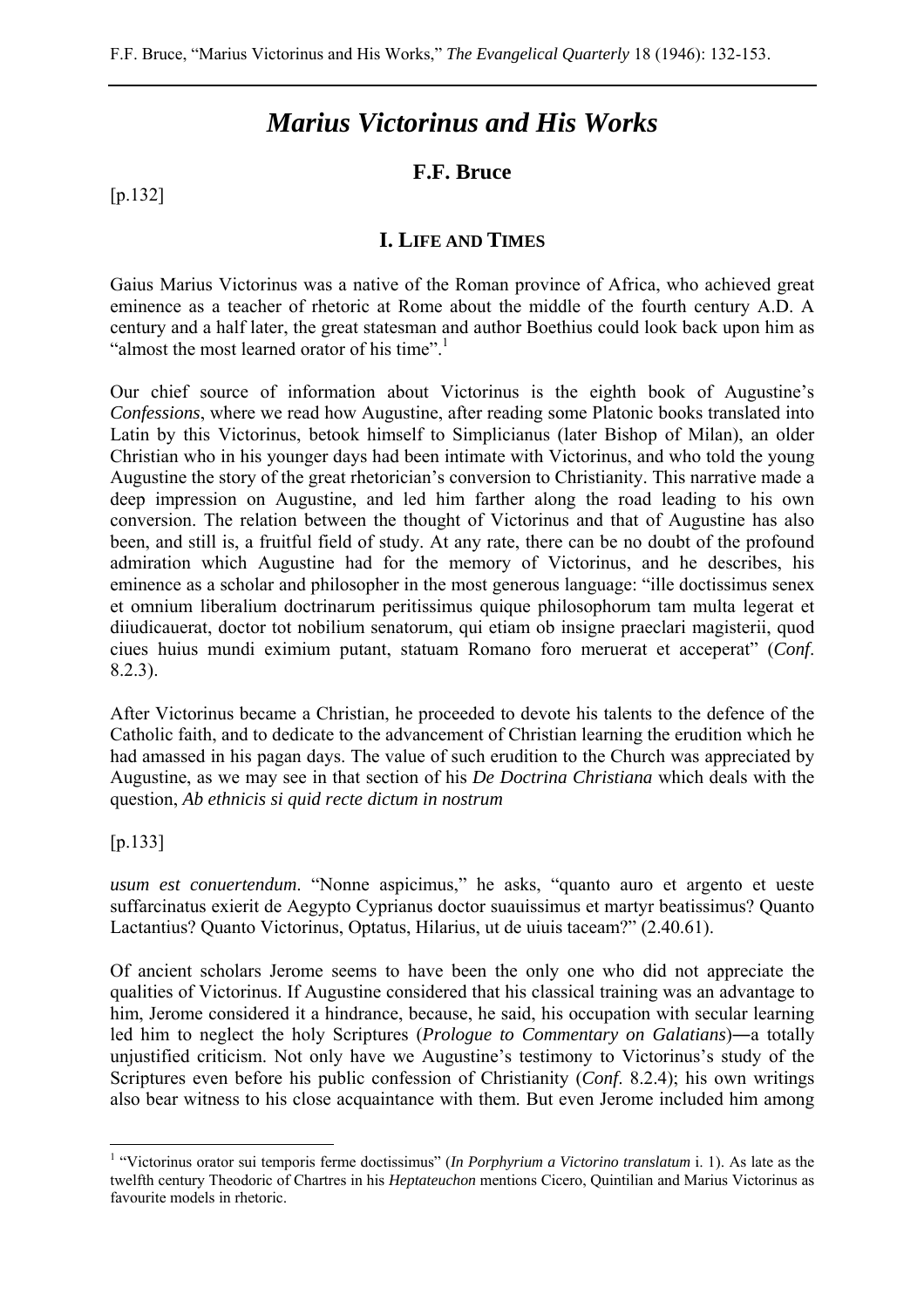the number of illustrious men, and devotes the hundred and first chapter of his *De Viris Illustribus* to a brief account of him, of which we shall have more to say anon.

We know neither the year when Victorinus was born nor the year of his death, but we can say with considerable probability that 300 and 370 respectively are sufficiently approximate dates. Augustine and Jerome concur in saying that he was already an old man (*senex*) at the time of his conversion, which must be dated between 353 and 359; while at the time when Simplicianus told Augustine the story of Victorinus, that is to say in 386, he seems to have been dead for several years.

We can fix with, practical certainty three dates in his life:

(*a*) 353, the year in which his eminence as a rhetorician was recognised by the erection of a statue to him in the Forum Romanum, according to Augustine, or the *Forum Traiani*, according to Jerome. ("Victorinus rhetor et Donatus grammaticus praeceptor meus Romae insignes habentur; e quibus Victorinus etiam statuam in foro Traiani meruit": Jerome, *Chron*. *ad ann*. 2370.)

(*b*) 359, about which date he was engaged in the composition of his work against Arius. In *Adversus Arrium* 1.28.1061C he refers to the excommunication of Valens and Ursacius in language which must mean that it had just taken place: "*et*

[p.134]

 $\overline{a}$ 

*nunc* Valens et Vrsacius... destructi sunt: ... *et nunc* Valens et Vrsacius reliquiae Arrii." The excommunication of these two bishops occurred at the Council of Ariminum in this year.

(*c*) 362, the year of Julian the Apostate's educational rescript, as a result of which Victorinus was obliged to relinquish his public professorship of rhetoric at Rome: "Imperatoris Iuliani temporibus lege data prohibiti sunt christiani docere litteraturam et oratoriam, quam legem ille amplexus loquacem scholam deserere maluit quam uerbum tuum, quo linguas infantium facis disertas " (Augustine, *Conf*. 8.5.10).

Within this framework we can give the following skeleton chronological table of the life and times of Victorinus:

- c. 300. Birth of Victorinus.
	- 313. Edict of Milan.
	- 325. Council of Nicaea.<sup>2</sup>
	- 337. Death of Constantine.

<sup>2</sup> The Council of Nicaea is referred to by Victorinus in *Adversus Arrium* 1.28.1061b "Vbi latuit? ubi dormiit ante XL annos, cum in Nicaea ciuitate fides confirmata per CCC et plures episcopos?" (Migne, following earlier editions, reads wrongly and, indeed, impossibly, *ante undecim annos*. See the introduction to the works .of Victorinus in Migne's *Patrologia Latina* viii. 998. It is easy to see how XI could be read by mistake for XL.) But we cannot date *Adversus Arrium* so late as 365. The reference to the excommunication of Valens and Ursacius as a contemporary, event (*Ar*. 1:28.1061c) practically fixes 359 as the date of the first book at least. Besides, Constantius was still emperor, as may be seen from *Ar*. 2.9.1096a, where Victorinus, referring to the part played by the word oftoouvtos at the Council of Nicaea, adds: "probatum autem ab imperatore imperatoris nostri patre", i.e., by Constantine, the father of Constantius. This reference, apart from the mention of Valens and Ursacius, makes it certain that *Adversus Arrium* was composed not later than 361, the year of Constantius's death. So we must apparently understand "forty" as a round number, meaning simply that Victorinus was writing in the fourth decade after the famous Council.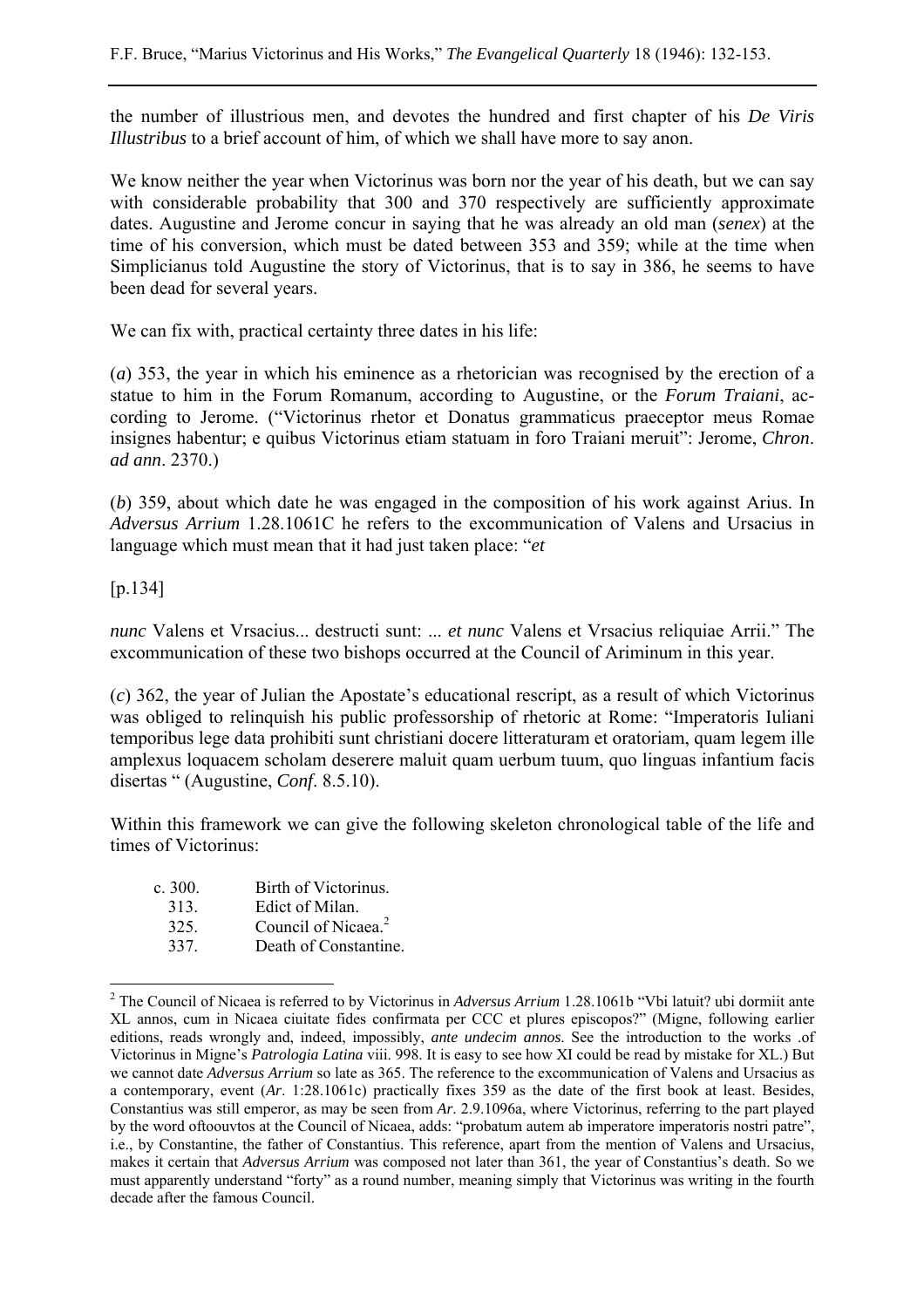| c. $340.$        | Victorinus leaves Africa for Rome.                                             |
|------------------|--------------------------------------------------------------------------------|
| c. $340 - 355$ . | Works on grammar, rhetoric and logic, and metaphysics.                         |
| 341.             | Council of Antioch.                                                            |
| 343.             | Council of Sardica.                                                            |
| 347.             | Birth of Jerome.                                                               |
| 353.             | Constantius reigns alone; statue of Victorinus erected in Forum.               |
| 354.             | Birth of Augustine.                                                            |
| 355.             | Council of Milan.                                                              |
| c. $355.$        | Conversion of Victorinus, followed immediately by his earlier Christian works. |
| 357.             | Sirmian manifesto.                                                             |
| p.135            |                                                                                |

| 359.      | Council of Ariminum; excommunication of Valens and Ursacius, about the time<br>when Victorinus was writing <i>Adversus Arrium</i> ; Council of Seleucia. |
|-----------|----------------------------------------------------------------------------------------------------------------------------------------------------------|
| 361.      | Death of Constantius; accession of Julian. 362. Julian's educational rescript;                                                                           |
|           | Council of, Alexandria.                                                                                                                                  |
| 366.      | Death of Hilary of Poitiers.                                                                                                                             |
| c. $370.$ | Death of Victorinus.                                                                                                                                     |
| 386.      | Augustine's conversation with Simplicianus; Victorinus dead a considerable                                                                               |
|           | time. Conversion of Augustine.                                                                                                                           |

### **II. WORKS**

The extant works of Victorinus are as follows, in what appears to be their chronological order:

1. An *Ars Grammatica* (*AG*) in four books, to which are appended three small works, viz., *De Metris Horatianis* (*M. Hor*.), a shorter *Ars Grammatica* (*AG min*.), and *De Metris et de Hexametro Versu* (*M. Hex*.). A critical edition of these is to be found in H. Keil, *Grammatici Latini* (*GL*) vi, pp. 3-215. References to these writings are here given by page and line of Keil's edition.

2. Fragments of a translation of Porphyry's introduction to the Aristotelian categories, Eισαγωγή τῶν πέντε φωνῶν<sup>3</sup> (*Isag.*), preserved in the two dialogues of Boethius *In Porphyrium a Victorino translatum*, edited by S. Brandt in *Corpus Scriptorum Ecclesiasticorum Latinorum* (*CSEL*) xlviii, pp. 1-132 passim.

3. A small treatise *De Definitionibus* (*Def*.), formerly ascribed to Boethius, but shown to be the work of Victorinus by H. Usener in *Anecdoton Holderi* (Bonn, 1877). It has been critically edited by Th. Stangl in *Tulliana et Mario-Victoriniana* (Munich, 1888).

4. *Explanationes in Ciceronis Rhetoricam* (*Rhet*.), a commentary on Cicero's two books *De Inuentione*. The best critical edition is by C. Halm, in *Rhetores Latini Minores*, pp. 153-304.

5. *De Generatione Verbi Diuini*, a short but highly technical treatise in the NeopIatonic style, sent to his friend Candidus the Arian in reply to the latter's *Liber de Generatione Diuina*. No critical edition exists of this or any other of Victorinus's Christian

[p.136]

 $\overline{a}$ 

<sup>3</sup> The five fwna… being *genus*, *species*, *differentia*, *proprium*, *accidens*.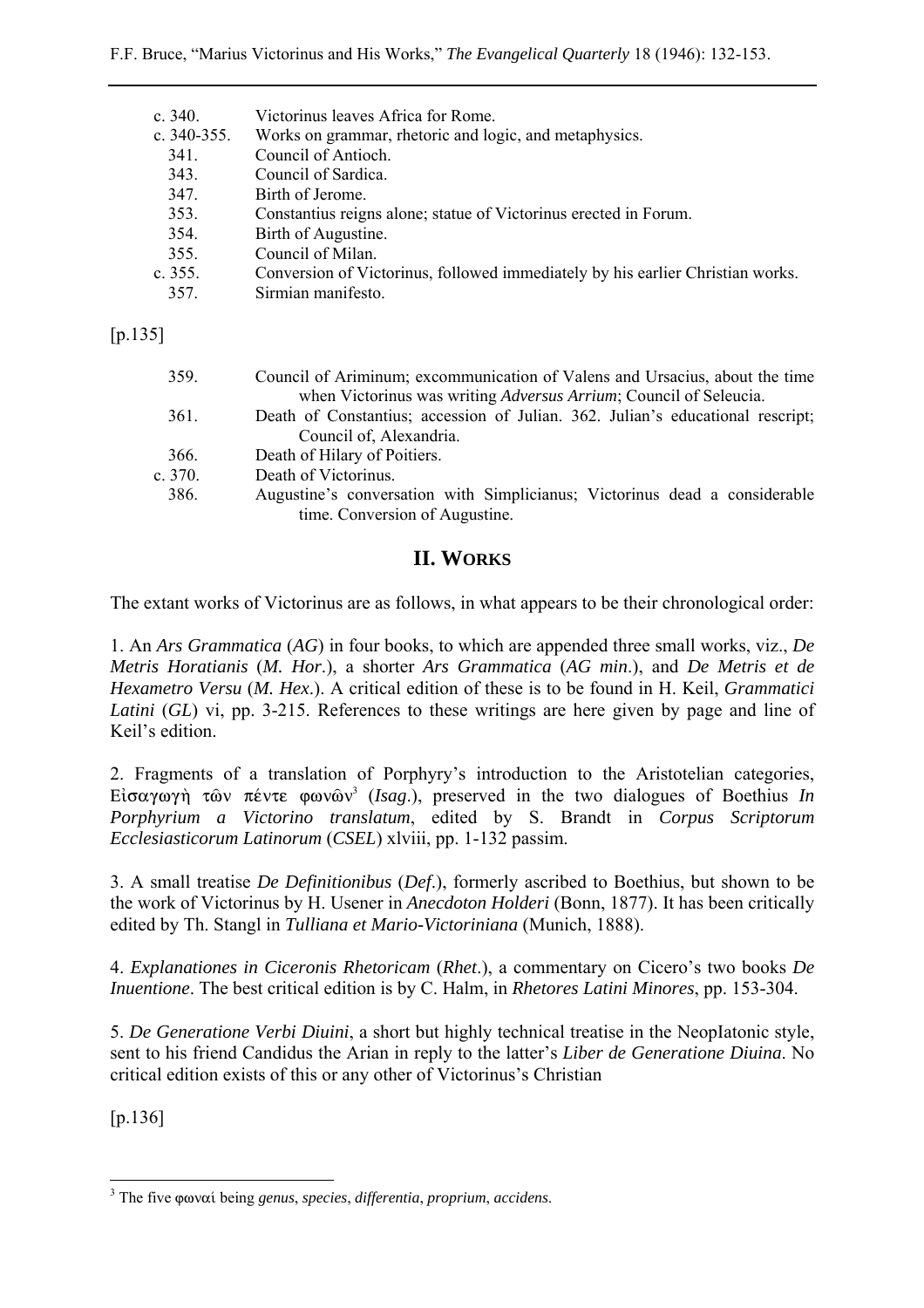works. The most accessible edition is that of Galland, reprinted in Migne's *Patrologia Latina* (*PL*) viii, cols. 1019c-1036c.

6. Four books *Aduersus Arrium*<sup>4</sup> (Ar.), also addressed to Candidus, the books described by Jerome as "very obscure". The most convenient edition, again, is in *PL* viii, 1039b-1138b (reprinted from Galland).

7. A synopsis of the argument of the preceding work, entitled *De* διιορυσίου *Recipiendo* (*HR*), in *PL* viii, I137C-1140d (reprinted from Galland).

8. Three *Hymns on the Trinity* (*Hy*.), in the style of the preceding theological works, *PL* viii, 1139d-1146d (reprinted from Galland).

9. *In Epistulam Pauli ad Galatas libri duo* (*Gal*.), in *PL* viii, 1145d-1198b (a reprint of the text first published by Mai).

10. *In Epistulam Pauli ad Ephesios libri duo* (*Eph*.), in *PL* viii, 1235a-1294d (reprinted from Mai).

11. *In Epistulam Pauli ad Philippenses liber unicus* (*Phil*.), in *PL* viii, 1I97c-1236a (reprinted from Mai). Though *Phil*. is printed before *Eph*. in Mai and Migne, a back-reference to *Eph*. in *Phil*. 1207b shows the true order of writing.

Other works attributed to him, with little or no plausibility, are the *Liber ad Iustinum Manichaeum* (*IM*), in *PL* viii, 999 ff. (reprinted from Galland); *De Verbis Scripturae*: "*Factum est uespere et mane dies unus*" (*VS*) in *PL* viii, 1009 ff. (reprinted from Galland); *De Maccabaeis Carmen* (Herold, *Haeresiologia*, pp. 241 f., and *Bibliotheca ueterum Patrum Lugdunensis*, pp. 297 f.); and *De Physicis* (*Phys*.), a charming little treatise on the Creation and Fall, and the restoration effected by Christ in the Incarnation and Passion (*PL* viii, 1295d-1301c, reprinted from Mai). Considerations of style, vocabulary, thought, and Biblical text forbid us to consider these as works of our Victorinus.<sup>5</sup>

[p.137]

 $\overline{a}$ 

A full account of Victorinus and his writings from the literary point of view is given in M. Schanz, *Geschichte der römischen Litteratur* iv, part 1, pp. 149-161 (§§ 828-831), and, better still, in P. Monceaux, *Histoire littéraire de l'Afrique chrétienne* iii, pp. 373-422.

On one important point Monceaux disagrees with Schanz. The bulk of the larger *Ars Grammatica* is a metrical treatise, which closes with the words: "Aelii Festi Aphthonii V.P. de metris omnibus explicit liber iiii." Keil (*GL* vi, p. xvii) concludes from these words that all

<sup>&</sup>lt;sup>4</sup> The name of the heresiarch Arius (Gk. "Apvo $\varepsilon$ ) is in Latin MSS. regularly assimilated to the Roman name *Arrius*. 5

Gore (*Dictionary of Christian Biography* iv, p. 1130) says that the *Liber ad Iustinum Manichaeum* "may with reasonable certainty be ascribed to Victorious"; similarly F. Bomer (*Der lateinische Neuplatonismus*, pp. 126 f.) regards it as his. But Dom G. Morin attributed it to Pacian of Barcelona (d. 39z) on the ground of similarities of language (*Revue Bénédictine* xxx [1913], pp. z86 ff.). J. Wöhrer endeavoured to prove that *De herbis Scripturae* and *De Physicis* were written by Victorious of Pettau; the latter at any rate is not his. Not only is its Latinity quite different from that of the martyr-bishop of Pettau, but it shows an African Old Latin Biblical text, whereas Marius Victorinus has a European one, and Victorious of Pettau seems to make his own translation from the Greek. See THE EVANGELICAL QUARTERLY x (1938), pp. 352 ff.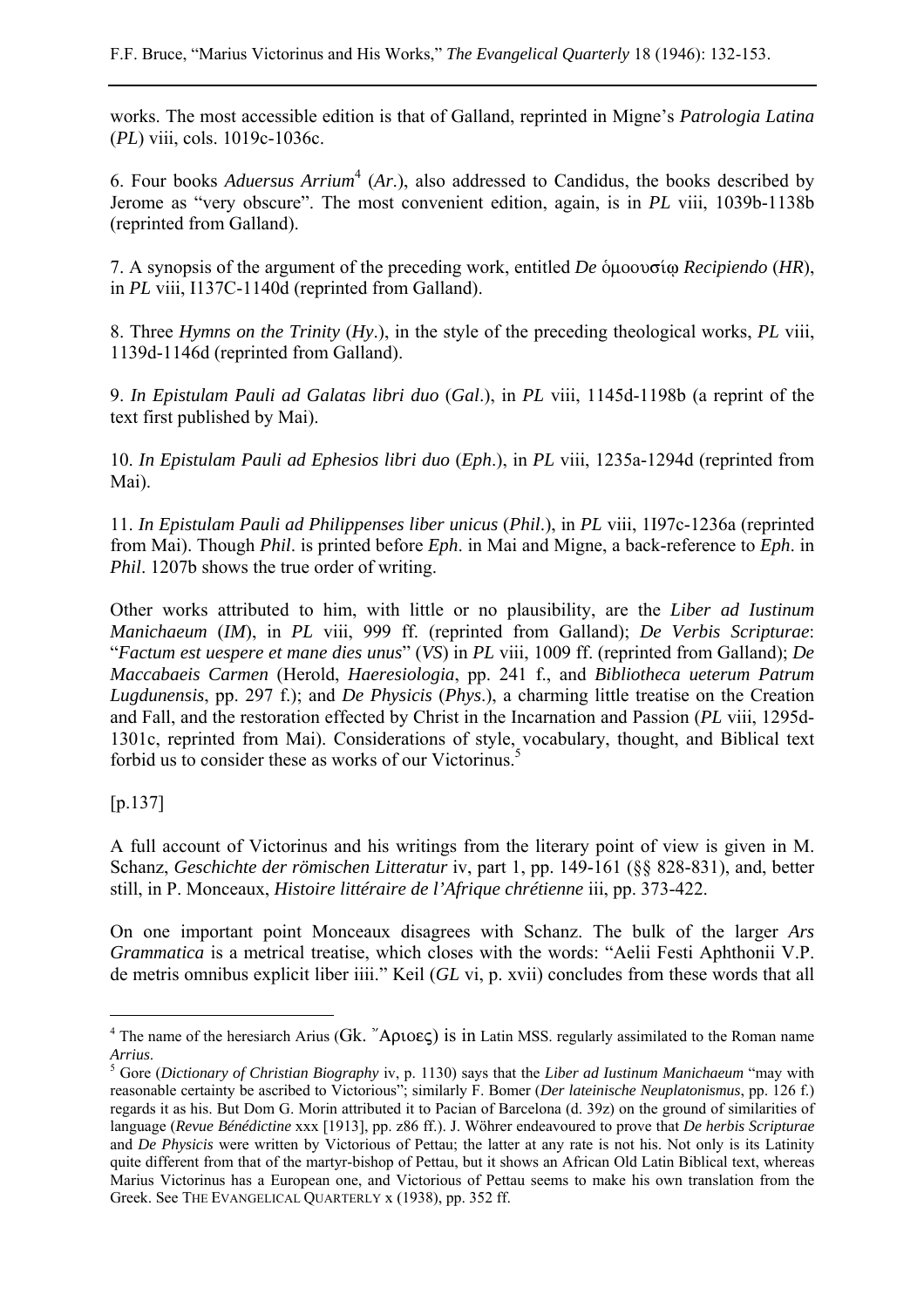that lies between *AG* i, p. 31, l. 17 and iv, p. 173, l. 31 (where the above note is appended) is the work of an otherwise unknown author named Aphthonius, which was adapted and incorporated by Victorinus in his own work. Keil allows that Victorinus himself was the author of *AG* as far as p. 31, l. 16 (i.e. of the section *De Orthographia* together with a few metrical notes), of *M. Hor*., *AG min*., and *M. Hex*.

The majority of later writers have taken Keil's view. Schanz, for example (§ 829), says of *AG*:

In this work we are not dealing with an expert and independent writer. His dependence is indicated especially by the fact that he simply took over the metrical handbook of Aelius Festus Aphthonius with some minor changes and additions; but he acted in this matter as an honest man, for, as we can conclude from the tradition, he did not publish the other man's property as his own, but introduced the borrowed part to the reader under its author's name, as Charisius also did. To Victorinus should be attributed only the grammatical introduction, and most probably also the appendix dealing with the metre of Horace. Thus the *Ars* of Marius Victorinus belongs to Aphthonius, as regards the body of the work, and we must always remember this when we look up our grammarian.<sup>6</sup>

Monceaux, however, warns us against following Keil and Schanz too uncritically. He suggests that, far from Victorinus mutilating the work of Aphthonius, it is more likely that Aphthonius mutilated the work of Victorinus. Here are his words (p. 389):

The MSS., like several grammarians of antiquity, attribute the whole of the work to Victorinus, and yet these same MSS. attribute the metrical treatise separately to a certain Aelius Festus Aphthonius, otherwise unknown. All this is remarkably inconsistent. It is supposed to-day that for the metrical part Victorinus was content to reproduce the manual of Aphthonius, with some changes and additions. He would thus himself be the author only of the grammatical introduction and of the statistical appendix on the metres of Horace. This

[p.138]

 $\overline{a}$ 

hypothesis is far from explaining everything. In any case, this formless compilation seems to us unworthy of Victorinus, as we know him from his other works. All the evidence leads us to believe that his *Ars Grammatica* was disfigured by some grammarian, perhaps the Aphthonius of the MSS., and that it originally had quite a different appearance.

The evidence is too scanty and the question too complicated to permit of a definite pronouncement. The language alone does not help us to distinguish between two authors in 4G. Sometimes we find language in the appendix on the Horatian metres identical with that in "Aphthonius". For example, *M. Hor*. 175:30 f. ("quod metrum uocatur dimoeron epicon, ideo quod duos pedes heroos accipit, dactylum et spondeum") repeats the wording of *AG* 161.28 f. and 167.16 f., except that the *AG* passages have "accipiat" instead of "accipit"; and five lines commencing at *M. Hor*. 176.17 are almost identical with five commencing at *AG* 163.11. But *M. Hor*. is admitted by all to be the work of Victorinus. In the present state of uncertainty, the uniformity of style and language seems to justify us in treating the whole of *AG* as the work of Victorinus.

Victorinus's literary output is not exhausted by his extant works. For an account of others now lost we may refer to Monceaux, op. cit., pp. 391 ff., or to E. Benz, *Marius Victorinus and* 

<sup>&</sup>lt;sup>6</sup> Schanz goes on to speak of the importance of the metrical work attributed to Aphthonius: "The significance of Aphthonius's work, for the history of metre is not to be underestimated."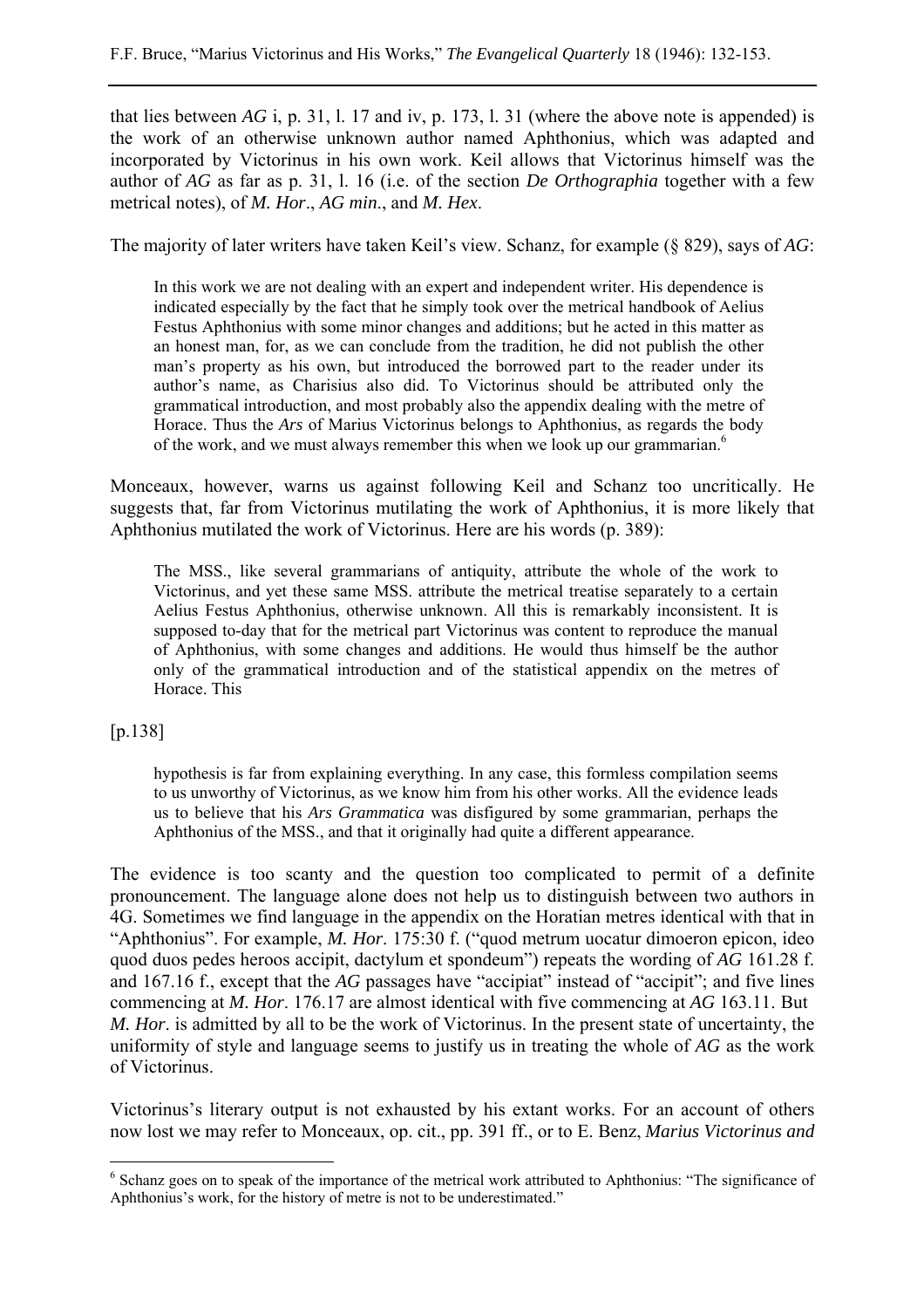*die Entwicklung der abendländischen Willensmetaphysik*, pp. 15 ff. Evidence for the existence of these works no longer extant is to be found in remarks of Jerome, Augustine, Cassiodorus, Boethius, and Isidore of Seville. Cogent arguments that the Platonic books translated by Victorinus which made such a deep impression upon Augustine were none other than the *Enneads* of Plotinus are set forth by P. Henry in *Plotin et l' Occident*, pp. 44 ff. F. Bömer has shown reason to believe that Victorinus also translated Porphyry's work *De Regressu Animarum*, and that his translation lay before Augustine (*Der lateinische Neuplatonismus*, pp. 80 ff.).

The following table of his literary chronology is based on Monceaux. The titles of works no longer extant are italicised:

(*a*) Pagan Period, c. 340-355.

| 1. Grammatical works.     | Ars Grammatica, etc.                                                |
|---------------------------|---------------------------------------------------------------------|
| 2. On rhetoric and logic. | Commentaries on Cicero's dialogues.                                 |
|                           | Commentary on Cicero's Topica.                                      |
|                           | Translation of Aristotle's Περὶ έρμηνείας.                          |
| [p.139]                   |                                                                     |
|                           | Translation of Porphyry's $E_i\sigma\alpha\gamma\omega\gamma\eta$ . |
|                           | De Definitionibus.                                                  |
|                           | De syllogismis hypotheticis.                                        |
|                           | Explanationes in Ciceronis Rhetoricam.                              |
| 3. On metaphysics.        | Translations of and commentaries on Neoplatonic books.              |

(*b*) *Christian Period*, c. 355-370.

| 355-358.  | Works on the Trinity, the Logos, and the Holy Spirit. |
|-----------|-------------------------------------------------------|
| 358       | De Generatione Verbi Diuini.                          |
| 359       | Aduersus Arrium.                                      |
| 360       | De δμοσυσίω recipiendo.                               |
| c. $360$  | Hymns on the Trinity.                                 |
| after 360 | Commentary on Paul's Epistle to the Galatians.        |
|           | Commentary on Paul's Epistle to the Ephesians.        |
|           | Commentary on Paul's Epistle to the Philippians.      |
|           | Commentaries on other Epistles of Paul.               |

### **III. SIGNIFICANCE**

Victorinus certainly enjoyed great esteem in his own day and for many years after his death. He has now been almost entirely forgotten. Deservedly so, in the opinion of many. "Through his midway position between Paganism and Christianity, through his rhetorical and grammatical studies on the one hand and theological studies on the other hand, Victorinus acquired for a long time a reputation hardly merited by his contributions to learning, which did not rise above the mediocrity of his period" (W. S. Teuffel, *History of Roman Literature*, Eng. tr., ii, pp. 337 f.). A far cry from the estimate of Boethius! And yet surely Boethius and Cassiodorus and, above all, Augustine could not have been so seriously misled about his worth.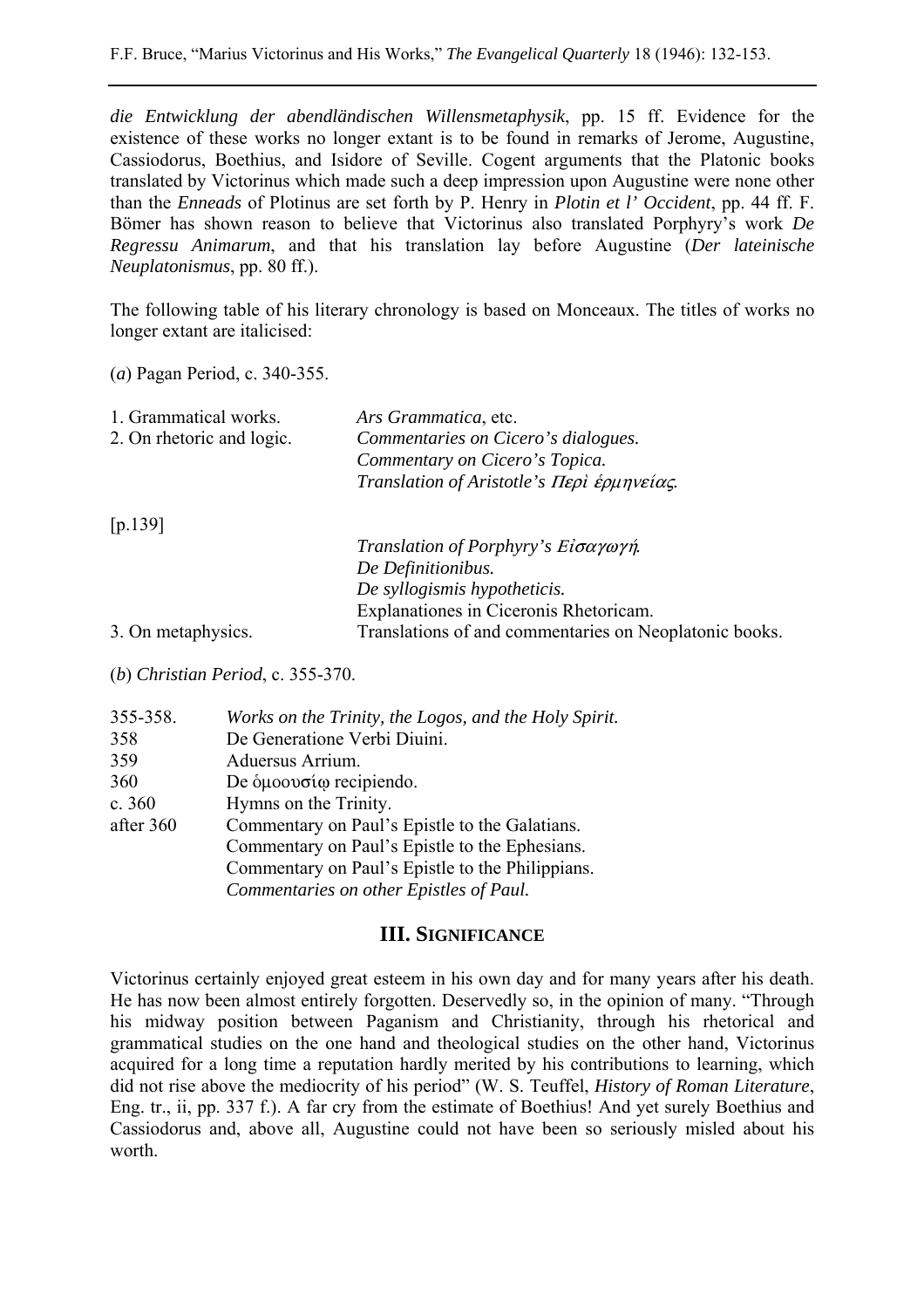Of recent years, however, there has been a closer study of the work of Victorinus, and, as a result, a greater appreciation of his worth. His function as a mediator of Neoplatonic thought to the Western world has been emphasised, and in consequence his significance has been better understood.

In grammar, logic and rhetoric he was not only a prominent leader of contemporary culture, but also exercised an influence on medieval study. He treated these disciplines not merely from an objective viewpoint, but sought to place there on a

[p.140]

philosophical basis and thus give a new direction to their study. He is theologically significant because of his presentation of the main doctrines of Christianity in terms of Neoplatonism, and also by reason of his influence on Augustine.<sup>7</sup>

In particular, his linguistic significance must not be underestimated. He is: worthy to stand alongside Cicero and Tertullian as creator of a new Latin vocabulary; for, as Cicero created a philosophical terminology for the Latin expression of Greek thought, and Tertullian was largely responsible for the vocabulary of Latin Christianity, so Victorinus was in considerable measure the author of the vocabulary of the schoolmen.

By translating and commenting on the writings of Aristotle, he provided the Middle Ages, through Boethius, with a technical vocabulary for expressing the niceties of logic. By his translations from Plotinus and other Neoplatonists, he introduced into the Latin language the terminology of a transcendental metaphysic. And by expounding Christian doctrine in this terminology, he laid the foundation of a dogmatic vocabulary, more advanced and scientific than the vocabulary of Tertullian and the Latin Bible. It is in his writings, for example, that we first 'meet the participle *ens*, in the sense 'of Gk.  $\tau$ ò  $\delta$ v. (According to Priscian, the word was invented by Julius Caesar as the equivalent of  $\ddot{\omega}v$ .) It appears, too, that Victorinus first used *indiuiduum* with the meaning "individual"; Cicero had used it in the sense "atom". To Victorinus we owe a multitude of abstract nouns in -*tio*, -*tas*, -*ntia*, -*tus*, -*mentum*; adjectives in -*alis*, -*iuus*, -*osus*; forms compounded with *prae*- (expressing transcendental qualities), with *omni*- (expressing perfection in qualities and activities), and with the negative *in*- (defining the divine by negation); as well as a host of words derived from Greek. According to Benz and others, these facts justify us in claiming Victorinus as the first scholastic theologian, a claim supported besides by his unique intellectual position, in which a synthesis of Aristotelian logic and dialectic with Neoplatonic metaphysics and Ciceronian rhetoric formed the foundation for the interpretation of Christian dogma.

[p.141]

 $\overline{a}$ 

## **IV. VOCABULARY**

There follows a list of words or usages which occur in the writings of Victorinus and which, so far as I am aware, are not found in Latin literature before his time:<sup>8</sup>

 $<sup>7</sup>$  Although Victorinus's dogmatic works are chiefly concerned with Christology, and his doctrine of the Holy</sup> Spirit is markedly inadequate, it is important to note that, as Gore points out, he "is the first theologian to speak of the Spirit as the principle of unity in the Godhead, the bond or 'copula' of the eternal Trinity, completing the perfect circle of the Divine Being, the return of God upon Himself" (*Dictionary of Christian Biography* iv, p. 1134).

<sup>8</sup> Other limited word-lists of Victorinus are given in the Vienna *Corpus* xlviii, pp. 354ff. (asterisked words); E. Benz, *Marius Victorinus*, pp. 432 ff.; A. Souter, *Earliest Latin Commentaries on the Epistles of St. Paul*, pp. 31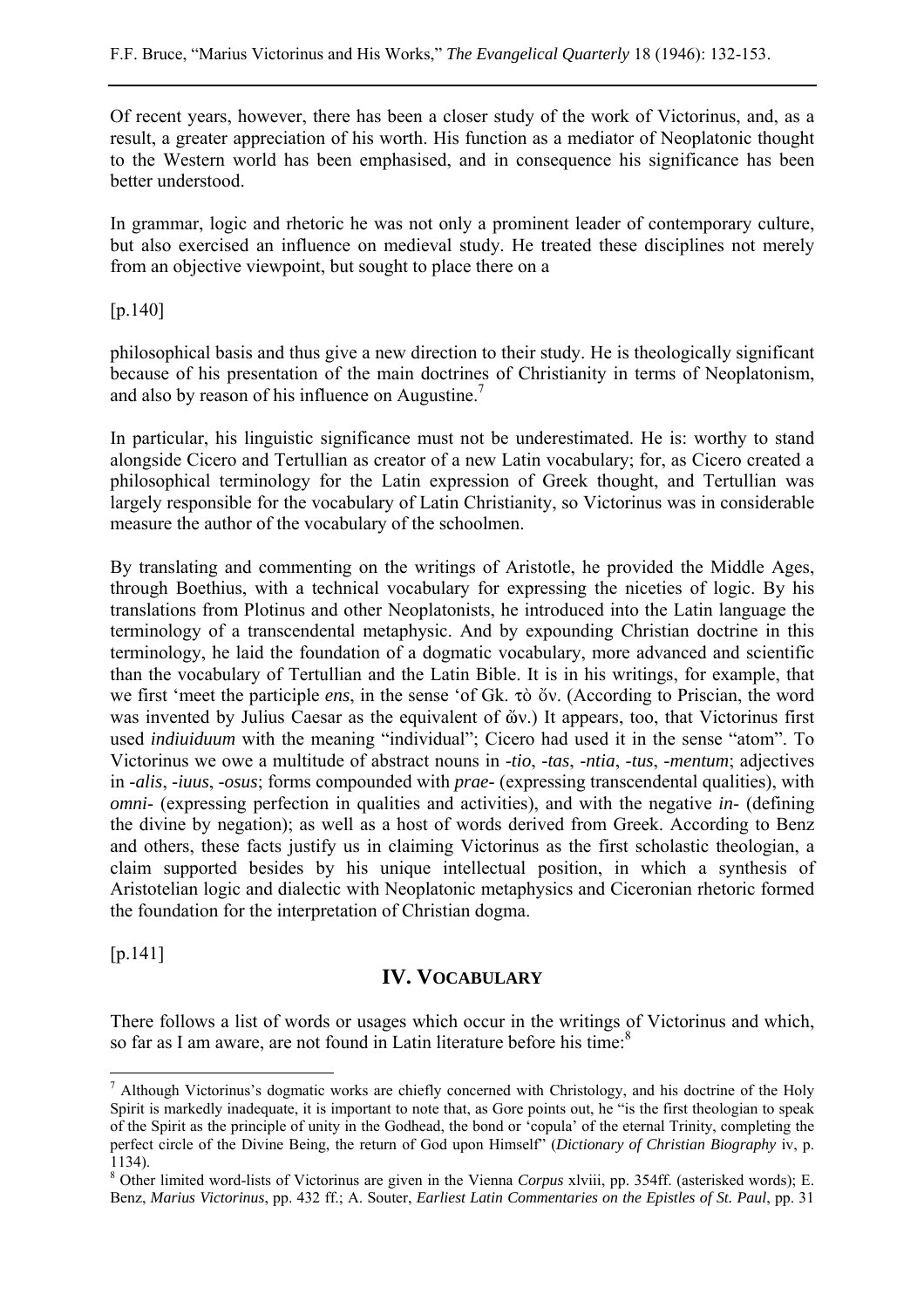accidentalis, actualis, adintellegentia, adsequella, alsito, alteritas, altifico, ametabolus, amphilipes, amplexio, animaliter, antecantatmus, antistoechia, antistrophe, antistrophos, apomizon, apostrofo, archilochicus, arhythmia, asclepiadicus, asma, aspargen, astrologice, astructio, autogonus, biduanculus, bigeminus, bipotens, blasphemiter, bustrophedon, calabrius, calculatio, christianitas, circumformo, circuminspector, circumpungo, circumtermino, circumuitalis, coaedificatio, eoexsisto, cognoscentia, completiuus, condoctor, confragose, connaturalis, conseruio, consistentia, constitutiuus, corrationaliter, counio, counitio, decameter, decasemus, decasyllabus, declaratiuus, decurtatio, depositio, dicolia, diestigmenon, dirhythinus, discernibilis, disemos, disertitudo, dualiter, duodecachronus, duodecasemus, effatio, effluentia, effulgenter, effulgentia, elambo, elegiambus, elucescentia, embaterios, empyrius, enoplios, ens, enthusiasmos, enuntiatus (4*th decl*.), erector, essentialitas, essentitas, explanatiuus, exsequenter, exsistentialis, exsistentialitas, exsistentialiter, exterminatio, filiatio, filietas, gignibilis, grammaticalis, heptachronus, heptasemus, hexachronus, hexasemus, hylicus, hymnidicus, hyporchematicus, iambographus, identitas, imaginalis, immaculatio; imparticipatus, impassiona(bi)liter, imperfectio, inactuosus, incarnaliter, incidentia, incognoscibiliter, incommutabiliter, incongrue, inconiunctus, inconsonus, incontinuus, indeterminatio, indiscernibilis, inexsistentialiter, inexsisto, infiguratus, ingenerabilis, inimmutabilis, innoetus, insensualis, insubstantialis, insubstantiatus, insufatio, intellectibilis, intellectualiter, intellectuo, intellegentialis, intellegentialitas, intellegentitas, intermixtio, internundinium, intracaelestis, inuersabilis, inuersibilis, leuianimus, limitamentum, mascularis, materialiter, metroiacus, monometrum, monophonos, monopodia, monosemus, monostrophos, mutilatio, neomenia (*neuter plural*), noscentia, nouissimalis, obauditor, octachronos, octasemus, omnicognoscens, omnicognoscentia, omniexsistens, omniexsistentia, omniintellegens, omniintellegentia, omnipotentia, omniuidens, omniuidentia, omniuiuens, omniuiuentia, optimitas, paganismus, paganus (*in the sense* "*pagan*,"), palmalis, parauxesis, pentachronus, pentasemus, pericope, pertermine, phallicus, pinsitor, plusquamperfectus, pompicus, possibilitas, postcantatiuus, postnatiuus, potentialis, potentialiter, potentifico, practices, praeaeternus, praecausa, praecognoscentia, praedicamentum, praeexsistentia, praeexsistentialis, praeexsisto, praeintellegentia, praenoscentia, praeprincipalis, praeprincipium, praeuidentia, praeuiuentia, praeumo, priapicos,: primiforme (*in the sense* "*prototype*"), primiformis, priuantia, proexsilio, proodieus, propitiator, prosodiacus, pygnomus, quadripotens, realis, receptibilis, reparatio, reuersim, reuersus (4*th decl*), reuiuefacio, reuiuiscentia, rhythmopocia, risibilis, saluatio, scansio (*in the sense of metrical* "*scansion*"), seissio, semipodius, semisona, sexpentinus, soriticus, sotericus, sphaeropaectes, spondaules, stasimum, stichus, subalternus, subauditor, subintellegentia, subsistentia, substantiatus (*ptc*.), subtractio, supercino, superelatiuus, supracaelestis, syllabicos, syllogistice (*adv*.),

#### [p.142]

synodus, teliambos, telios, tetrachronos, tetracolia, tetrapodia, tetrarhythmus, tetrasemos, theoreticos, traductiuus, trichronos, tridynamus, trimoeros, tripenthemimeres, tripotens, trirhythmus, trisemos, trisynthetos, uersibilis, uersidicus, uisibiliter, uisiuus (?), uiuefacio, uiuentia, unalis, unalitas, unitio, unitor, uniuoce, usitatio, uultuo, zizania (*feminine singular*).9

ff. "Victorinus' latinity deserves a monograph", says Prof. Souter, "after the fashion in which Tertullian, Cyprian, Hilary, Jerome, and others have already been studied" (op. cit:, p. 30). This need I attempted to meet some years ago in a thesis (thus far unpublished) written for the Croom Robertson Fellowship of Aberdeen University.

<sup>&</sup>lt;sup>9</sup> It is noteworthy how many of the real Latin words in this list have survived through medieval Latin into modern European languages. Sometimes, indeed, their meaning has changed considerably. For example, there is a wide difference between the modern sense given to "existential" by the Barthian school (who have taken it from Kierkegaard) and the sense in which it was used (and very likely coined) by Victorinus. It is remarkable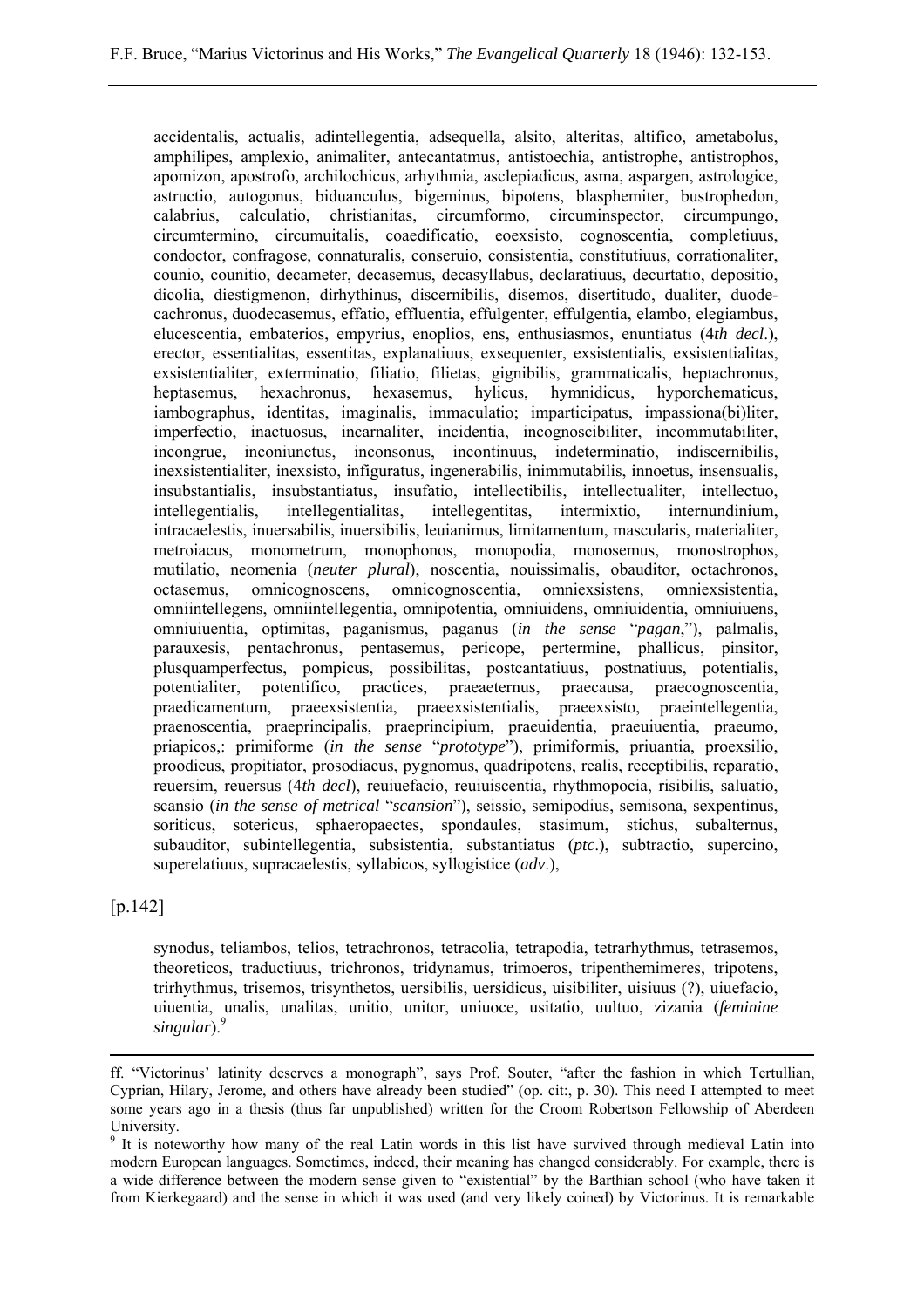We need not suppose, of course, that Victorinus introduced all these words into the Latin language. Some of them are merely transliterations of Greek words which were previously quite well known in their original form, and the manuscripts frequently vary between the Greek and Latin spellings. (This is particularly so with metrical terms.) Others, again, are interesting words which he cites as examples in his grammatical and other works. Of the remainder, some are used by his contemporaries, and we cannot say with certainty which writer was the first to use them. We cannot even be sure of those words for which the lexicons cite Victorinus as the sole authority. For example, *realis* is quoted from him only, but Victorinus himself apparently refers to earlier unnamed authorities for the word: "alii hanc constitutionem *realem* uocarunt" (*Rhet*. 1.8) p. 180, 1. 20). But after all such allowances have been made, we are left with a very large residuum of words which we certainly owe to Victorinus himself. Many of these were current coin in medieval literature, and have persisted to the present day in the languages of western Europe. Besides, to many words which had other senses before his day he gave new meanings which have remained attached to them ever since his time. Not to go outside the preceding list of words, the only meanings we attach to the words "pagan" and "scansion" are the meanings given by Victorinus to *paganus* and *scansio*. He was not the first person to use *paganus* in the sense of "pagan", of course, but he was the first, so far as we know, to raise this sense to literary status.

### **V. STYLE**

Of the style of Victorinus many hard things have been said. Jerome set the example. "Victorinus, natione Afer", he writes,

[p.143]

"Romae sub Constantio principe, rhetoricam docuit et in extrema senectute Christi se tradens fidei scripsit *Aduersus Arium* libros more dialectico ualde obscuros, qui nisi ab eruditis non intelleguntur, et commentarios in Apostolum" (*De Viris Illustribus* 101). The erudite must here mean the philosophers, and Jerome, whose own great erudition was of the linguistic and textual sort, was no doubt unable to understand and appreciate Victorinus. In this, of course, he was quite different from Augustine, whose greater genius and philosophical insight perceived and valued the worth of the man who first introduced him to the thought of Plotinus and Porphyry.

J. Sirmond (*Opera uaria*, tom. i, between cols: 344 and 345) says that he places two (alleged) works of Victorinus after others which were actually later in date because of his "obscuritas, quae primo in limine fuisset ingratior. Ceterum, obscuritatem hanc Victorinus in dogmaticis praecipue libris sectatus uidetur. In commentaries enim aliquot epistolarum S. Pauli, quos idem codex continebat, stylus planior et apertior".

Others who mention him at various times refer to this obscurity with more or less censure, and their opinions are summed up thus by Bp. Gore (*Dictionary of Christian Biography* iv, pp. 1130 f.):

All these writings of Victorinus (with the exception of the commentaries which make a nearer approach to lucidity) are intensely obscure. It is matter of astonishment that one

that this watchword of the Theology of Crisis should have been coined in the interests of a system of thought which the Theology of Crisis condemns root and branch!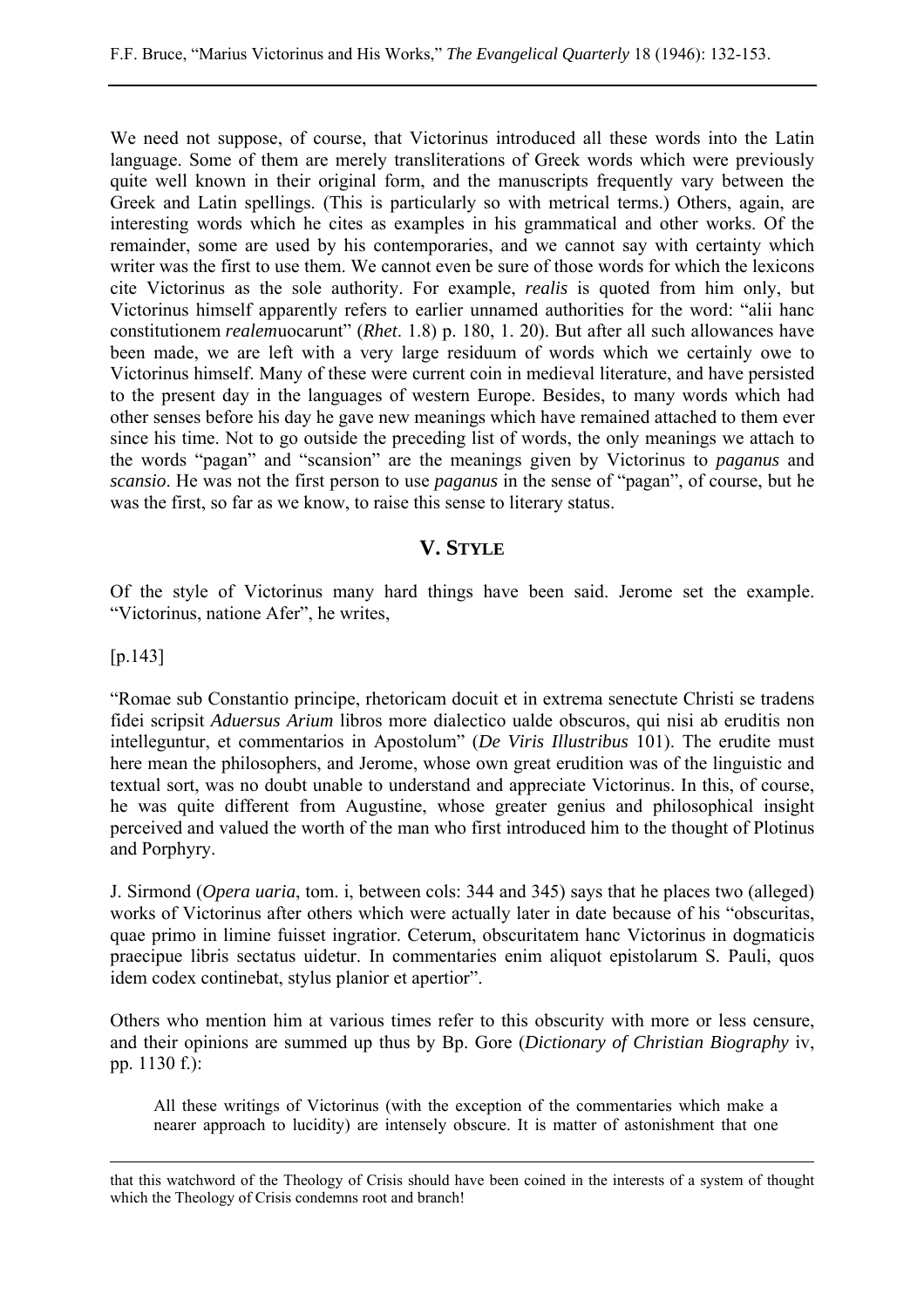who had Victorinus's reputation as a rhetorician should have been so wholly incapable of giving clear expression to his thoughts. His intense obscurity in treating theological subjects of themselves recondite, aggravated by the extremely corrupt condition of the text as hitherto edited, the barbarous mixture of Greek and bad Latin which he often writes, his prolixity and his repetitions, have been the causes of his being ignored more than is at all justified by his substantial merits. He has wearied the very few people who have tried to read him beyond their patience, and they have almost wholly missed his significance. Those who have read him have mostly done nothing but complain of him. "He wrote", says Jerome, "in a dialectical style some very obscure books, intelligible only to the learned" (*De Vir. Illustr*. ci). He condemns him, moreover, as a man so occupied in secular literature as to have ignored Holy Scripture (*Epist. ad Galat. Prologus*), a judgment reversed by Augustine (*Conf*. viii. 2) and the evidence of his works. Petavius, besides accusing him of a heretical tendency, matched him with Heraclitus as  $\delta$   $\sigma$ <sub>K</sub> $\sigma$  and condemned him as "incommode balbutientem" (*De Trin*. i. v. §8). Such commentators as he has had show scant patience with him (see Migne's edition p. 1179, note 3; 1245, note 3; 1265, note 4). He is "obscurissimus", "barbarus", "ferreus". Tillemont would not trouble himself to search his works (*Mém. Eccl*., vol. x, p. 799, 1. 4). Ceillier (*Auteurs Sacrés*) commends him with an utter want of appreciation of his peculiar position. Dorner ignores him. But there is one notable exception to these severe judgments on Victorinus's style and matter and these ignorings of his significance. Thomassin, whose

#### [p.144]

theological judgment is a weighty one, speaks of him as a man "inferior to none in the profundity of his insight into the inmost mysteries" of the Divine Being, and the relation of the persons of the Trinity to one another (*De Incarn. Verbi*, B. ii, cap. i, §6).

A novice might well be deterred from the study of Victorinus if he paid attention to most of these judgments. But Gore's statement that "he has wearied the very few people who have tried to read him beyond their patience" is not so true to-day as it may have been in 1887. Patience is certainly needed to read and appreciate Victorinus, but several of his readers who have exercised this virtue have found their patience amply rewarded.

But we shall do well to review one by one the extant works which are undoubtedly his. There must surely have been some very good reason why one of the foremost rhetoricians of his day should write so obscurely as to incur these reproaches. What do we find in his writings themselves? The *Ars Grammatica* and the accompanying small treatises, both in their grammatical and metrical parts, are as plain and lucid as could be desired. There is, to be sure, a fair amount of repetition here and there, but that is only what we should expect in works which were in the first instance delivered as spoken lectures.<sup>10</sup>

The little work *De Definitionibus* is perhaps somewhat prolix, but certainly not in the least obscure. As for the *Explanationes in Rhetoricam Ciceronis*, if they bring down upon the author's head the editor's withering remark, "scriptor taedii plenus" (Halm, *Rhet. lat. min*., p. viii), it is prolixity and not obscurity which is responsible. Certainly it is a wearisome and for the most part unoriginal treatise. Victorinus may have been professionally wedded to Rhetoric, but the object of his *grande passion* was Philosophy. Wherever he comes upon a philosophical reference in the course of his commentaries, he must inevitably digress. It may have been these digressions which provoked Halm's censure. At any rate, Victorinus seems to

 $\overline{a}$ <sup>10</sup> Keil (*GL* vi, p. xxvi) remarks on the custom at that time for grammarians to repeat their work, writing first in a style intended for the education of the young, and then in a manner suitable for learned readers. There is some evidence of such a twofold purpose in Victorinus's grammatical work.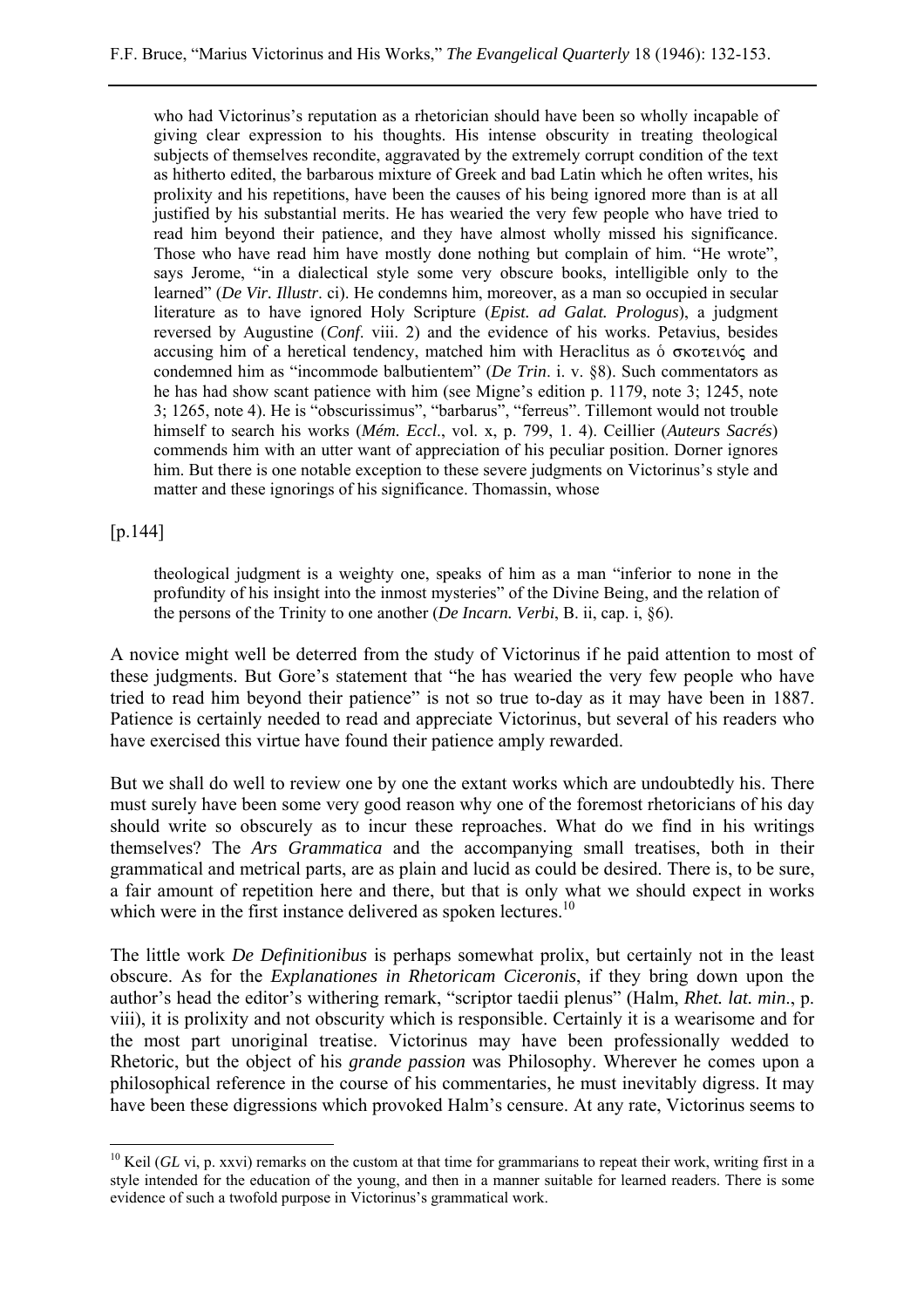have grown weary of this treatise himself, as we may gather from the increasing rapidity with which he deals with the later part of the *De Inuentione*. (His comments on the 55 chapters of Book I occupy over 102 pages of Halm's edition; those on the 59 chapters of Book II only 47!) But the treatise is by no means obscure. In

 $[p.145]$ 

all these works his style is of the type known to the ancients as  $i\sigma y \nu \delta y$  or *tenue*.

Turning to the theological works, we find that the commentaries on the Pauline epistles are specifically exempted from the general charge of obscurity. Jerome complains of them, too, it is true, but not on the ground of obscurity. Sirmond, as we have just seen, speaks of their style as *planior et apertior*, and this verdict is endorsed by Koffmane, Gore, Monceaux, Souter, and others who have written on the subject. Here, too, Victorinus is very guilty of prolixity and repetition, but his sense is for the most part quite plain. "He does not altogether escape obscurity: p. 1207, 11. 25 ff. and 34 ff. are good examples of the difficulty occasionally to be experienced in following him, but on the whole what want of clearness there is may be charged to the MS. Tradition" (A. Souter, op. cit., p. 28). As a matter of fact, the passages mentioned by Professor Souter are quite in the style of the other theological works and can be paralleled from these. Their obscurity is due to causes which we are just about to deal with. They occur in the course of the exposition of the well-known Christological passage in Phil. ii. 5 ff., and are to be considered in the light of the two Christological treatises *De Generatione Verbi Diuini* and *Aduersus Arrium*.

These two treatises, then, are alone responsible for bringing upon their author the charge of obscurity. It is these which cause Gore to say: "It is matter of astonishment that one who had Victorinus's reputation as a rhetorician should have been so wholly incapable of giving clear expression to his thoughts." The explanation, however, is not far to seek. Schanz (op. cit., p. 150) shows us the way out of the difficulty:

People have complained of the great obscurity in his theological writings; this obscurity is illuminated only when the Neoplatonic standpoint is taken as the basis for their study.

The fact is, most of the obscure passages are almost literal translations of the language of Greek Neoplatonic writers. Victorinus's extensive borrowings from Plotinus have been recognised and noted by such authorities as L. Thomassin (*Dogmata theologica*, tom. i, p. 101), M. N. Bouillet (French translation of *Enneads*, vol. ii, pp. 554 ff.), G. Geiger (*C. Marius Victorinus Afer*, pp. 17 ff.), E. Benz (*Marius Victorinus and die Entwicklung der abendländischen Willensmetaphysik,* passim), and, most recently, by P. Henry (*Plotin et l' Occident*), who, after

[p.146]

comparing several passages in Victorinus with the *Enneads*, states his conclusions unhesitatingly as follows (p. 60):

Not only must he have read the *Enneads*, but he assimilated them to the point of reproducing their general tone, sometimes quoting extracts from them, reproducing technical formulae in the course of the argument. In a word, the mentality of his philosophico-theological writings is purely "Plotinian".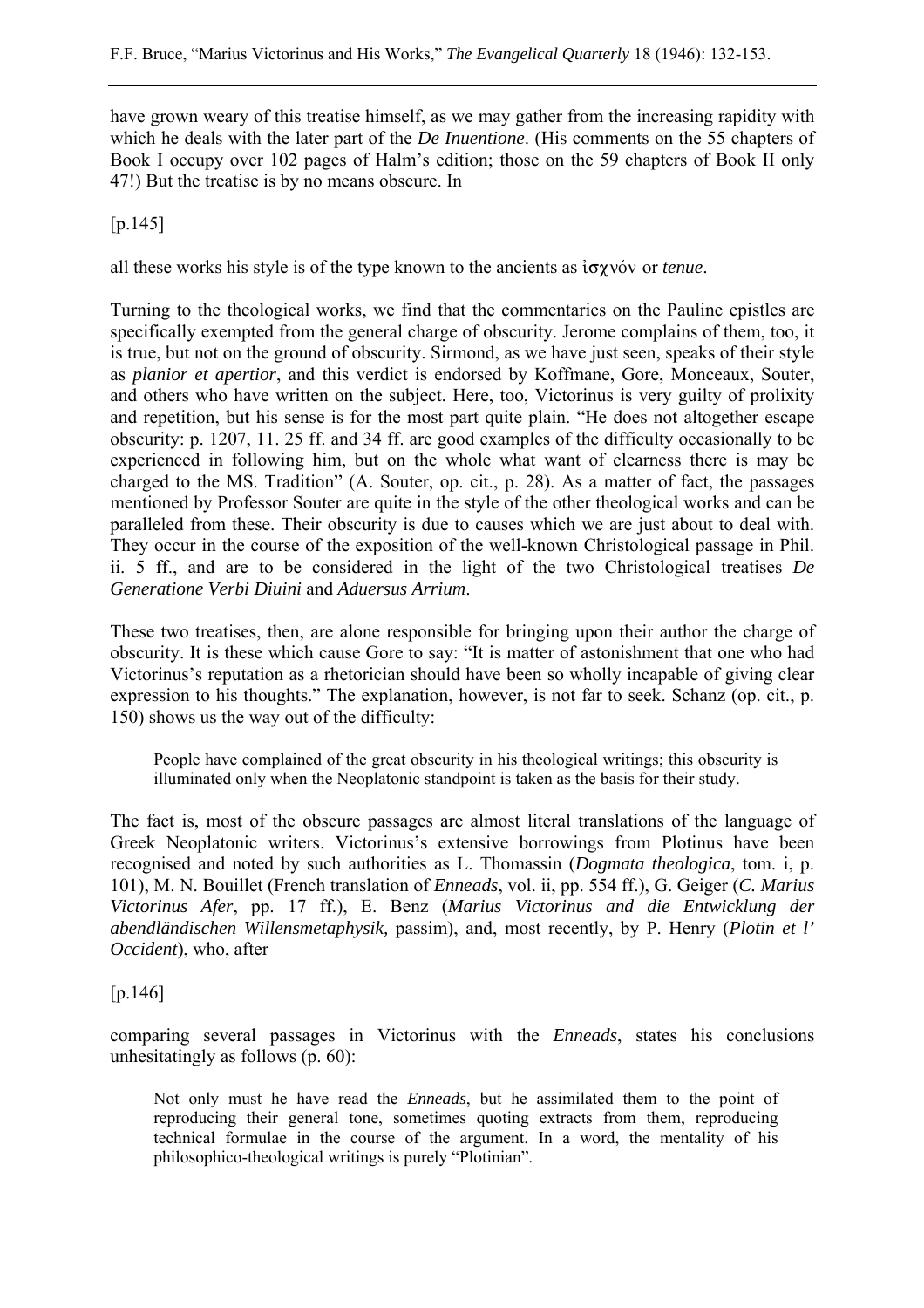Père Henry traces the influence of Plotinus not only in the syntax and style of Victorinus, but in his vocabulary as well, especially in his many compounds with *prae* and *super* and with the negative prefix *in*; the latter compounds being used when finite attributes are applied to God *via negationis*, the former when they are predicated of Him *sensu eminentiore*.

The obscurity of the style of the dogmatic works is largely dispelled, then, when we read them in the light of the language of the *Enneads*; and, if there are still difficulties remaining, let us remember the exceedingly abstract and recondite nature of the thoughts which Victorinus was endeavouring to express and the fact that he was probably the first to give a systematic exposition in Latin of the Neoplatonic philosophy.

Monceaux (p. 416) suggests that familiarity with the ideas of Origen as well as of Plotinus is necessary for a proper understanding of Victorinus; this is probably an overstatement, and on a par with his statement (p. 397) that Victorinus translated the writings of Origen. Benz, however (pp. 23 ff.), proves conclusively that the Victorinus mentioned by Jerome (*ep*. 84-77 and *adu. Rufin*. iii. 14) as a translator of Origen was not our author but the martyr-bishop of Pettau (died c. 303). There are, of course, several points of contact between our Victorinus and Origen, as is only to be expected when we consider the profound influence of Neoplatonism on the Alexandrian school. One very obvious instance of Victorinus's indebtedness to Origen may be seen in his insistence on the Eternal Generation of the Divine Word, a thought first worked out by Origen and accepted from him by the Catholic Church. The treatise *De Generatione Verbi Diuini* in particular develops this idea in considerable detail. Again, Victorinus's doctrine of the Trinity, like Origen's, is frankly subordinationist. But there seems to be no *general* influence of Origen on Victorinus. Benz sums up the matter thus in the closing words of his appendix on *Viktorin und Origenes* (op. cit., pp. 422 ff.):

#### [p.147]

 $\overline{a}$ 

Thus the theology of Victorinus does not stand in the tradition of Origen's philosophy of religion, but represents an independent Christianising of the Neoplatonic metaphysic on Latin soil $^{11}$ 

In the extract from Gore quoted above, Victorinus's obscurity of expression is said to be aggravated, among other things, by "the barbarous mixture of Greek and bad Latin which he often writes, his prolixity and his repetitions". That there is an unusually high proportion of Greek words is true, in his pre-Christian writings as well as in his theological. works. The *GVD*, in particular, as Monceaux says, "bristles" (*frissonne*) with Greek words. Sometimes the words and phrases are given in the original Greek form; sometimes they are latinised. That this does not enhance the beauty of the Latin style may be granted at once; but surely it does not add to the obscurity. It is surely clearer to retain  $\tau\delta \dot{\eta} \mu \dot{\eta} \tau \dot{\delta} \delta v$  than to attempt a Latin rendering, and  $\tau\delta$   $\epsilon\hat{i}$  v $\alpha$  is certainly better than the circumlocution *quod est esse*, so common in the writings of Victorinus. Besides, to one acquainted with the terminology of Greek philosophy and theology the sense is immediately apparent as it would not be if native Latin equivalents were attempted throughout. "Barbarous" the mixture may indeed be, but better neat and intelligible Greek on occasion than clumsy and unintelligible Latin.

There remains the charge of prolixity and repetition, and that we must freely admit. It is our author's worst fault by far, and if, his writings are wearisome, it is not because of their

<sup>&</sup>lt;sup>11</sup> As regards another alleged influence of Origen, Professor Souter says: "The question whether Victorinus used Origen for his commentary on Ephesians is to be answered in the negative, as no certain case of borrowing can be produced" (op. cit., pp. 26 f.).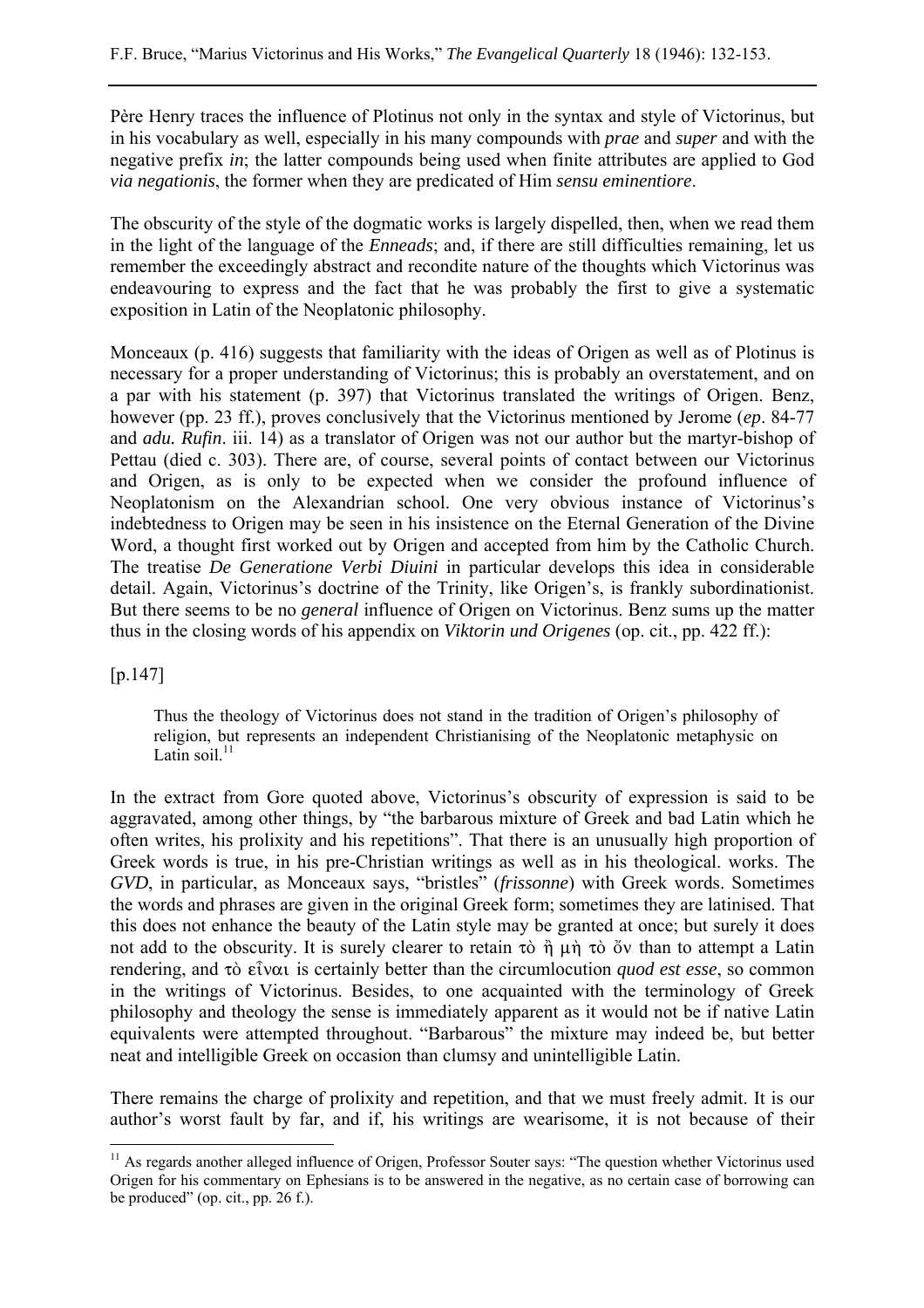difficulty (which ought rather to serve as a stimulus to discover the intricate thoughts which so severely tax the expressive powers of the Latin tongue), but because of this excessive wordiness.

### **VI. TEXT**

A word now on the text of those works which have not yet been critically edited. The Migne reprint is a reliable reproduction of the texts copied. These are the Galland edition for the works printed in *PL* viii, 999c-1146d, and the Mai edition (the *editio princeps*) for the rest of the theological works, viz. the Pauline commentaries and the pseudo-Victorinian *De Physicis*. A collation of the Migne text with those of Galland and Mai has revealed no serious faults in copying.

[p.148]

The Latin of the Pauline commentaries being comparatively simple and non-technical, the text of these works has not suffered much in the course of transmission. Some account of their text, with several suggested emendations, is given by Professor Souter (op. cit., pp. 9-14). His verdict is; "The text itself may be said to be in a fairly good state, especially if we consider the date of the manuscript" (p. 10).<sup>12</sup>

The text of the more dogmatic works is not in such a happy condition. "The extremely corrupt condition of the text as hitherto edited," to quote Gore again, is largely due to the high technicality of the language of these works, and has added greatly to the difficulty of studying them. Particularly unsatisfactory is the text of *GVD*. The tradition preserved in the printed texts in J. Herold's *Orthodoxographa* (Basel,, 1555) and J. Ziegler's *Expositio in Genesim et Exodum* (Lyons, 1585) is considerably different from that found in J. Mabillon's *Analecta* (Paris, 1723). Of the two traditions the latter is the more trustworthy; the Galland text, reprinted in Migne, is a hotch-potch of the two. A list of variorum readings is given in footnotes in Migne $^{13}$ .

The four books *Against Arius* have also suffered in transmission. The Galland-Migne text has not only many errors in spelling, wording and punctuation, but also several omissions (due mainly to homoeoteleuton) which play havoc with the sense.<sup>14</sup> For these four books, as for the De διασουσίω *recipiendo* and the three *Hymns on the Trinity*. I have used a rotograph copy of the MS. Phillipps 1684 in the Prussian State Library, Berlin. This MS. (which may be referred to as P) has a common archetype with the Galland-Migne text, but shows a much superior text, by means of which I have corrected the Migne edition. Gore used this MS., then in the Cheltenham Library, for his article on Victorinus in *DCB*. A full account of it is given by Valentin Rose in his *Verzeichniss der lateinischen HSS der königlichen Bibliothek zu Berlin*, vol, i (1893): "Die Meerrnan-Handschriften des Sir Thomas Phillipps", No. 15, pp. 14 ff.

[p.149]

 $\overline{a}$ 

<sup>&</sup>lt;sup>12</sup> The MS, in question is the Vatican MS. Ottobonian 3288a, assigned by Prof. Souter to the fourteenth (by J. Haussleiter to the fifteenth) century. This was one of the three MSS. used by Mai, the other two being Ottobonian 3288b (a copy of the preceding), and Vatican 3546 (a copy of one or other of the preceding two).  $13$  See also Benz, op. cit., p. 431.

<sup>&</sup>lt;sup>14</sup> E.g., in *Ar*. 1. 17.1051a, two verses (Rom. viii. 10 f.) are omitted from the Scripture quotation on line 2 to Migne, but are preserved in P. In *Ar*. 4.23.1129c the context shows that the true reading is *ex ommexststenti omniexsistentia for ex omniexsistentia* of both Migne and P.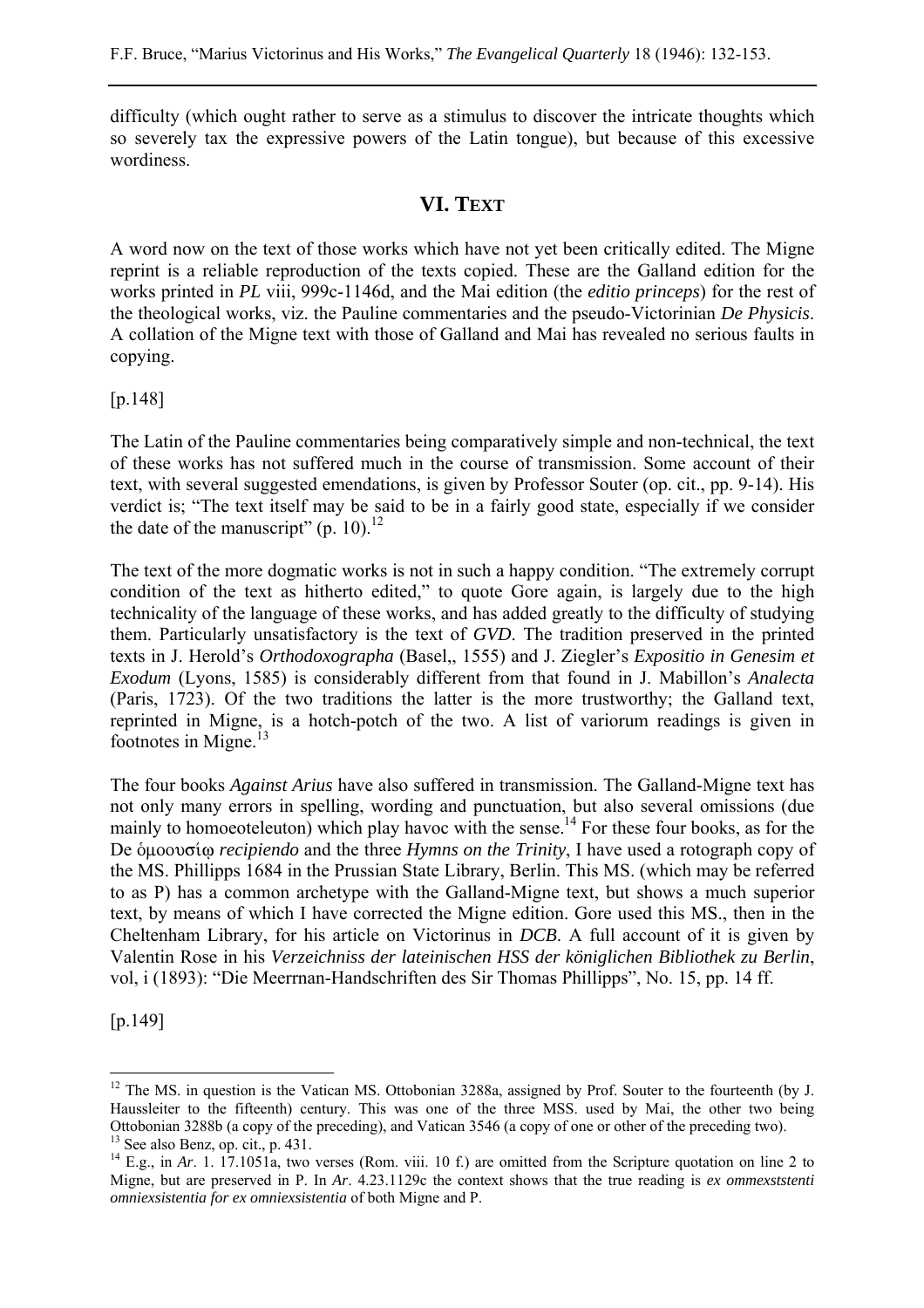Rose, who assigns it to the tenth century, calls it the oldest and most important MS. of the theological writings of Marius Victorinus.15 Even on the basis of this MS. alone, better text could be constructed than that available in Migne; and it will obviously be indispensable to any future editor of the theological works of Victorinus.

But the editing of these works will require further equipment than the best available manuscript material. The nature of this further equipment has been indicated by Pere Henry (*Plotin et l'Occident*, p. 241):

When, in obedience to the demands of present-day philology, someone thinks of re-editing the "Neoplatonic" works of Marius Victorinus (such as, for example, the *Aduersus Arium*), he will bear in mind that they have been deeply influenced not only by Plotinus's ideas, but by his style, We sometimes hear it said, as was lately said of the *Enneads*, that they are unintelligible. That is chiefly the fault of the copyists, who would have had no comprehension of what they were writing. In this case, the humble monks of the *scriptoria* might well be excused, and their corporation could invoke St. Jerome as its patron. The editor of the *Aduersus Arium* will need much courage; he must read and re-read the Enneads of Plotinus, without growing weary, at the same time as the work which he is editing.

#### **VII. BIBLIOGRAPHY**

#### **(***a***)** *Printed Editions of the Works rightly or wrongly ascribed to Victorinus.*

- ALDINE edition of *Rhet. Asconii commentationes in aliquot Ciceronis orationes, cum Fictorini commentario in libros De Inuentione...* (Venetils apud Aldum Manutiurim, 1522).
- BIBLIOTHECA *Veterum Patrum. Lugdunensis* (Lugduni, 1577), tom. iv, including *IM*, *VS*, *Ar*., *HR*, *Hymni* 1-3, *De fratribus septem Maccabaeis*.
- BRANDES, W., ed., "Zwei Victoringedichte des Vatican. Regin. S82 and das Carmen aduersus Marcionitas", in *Wiener Studien* xii (1890), p. 310.
- BRANDT, S., ed., *Boethii in Isagogen Porphyrii Commenta=Corpus Scriptorum Ecclesiasticorum Latinorum* xlviii (Vindobonae, 1906), including fragments of Victorinus's translation of Porphyry's *Isagoge*.
- CAMERARIVS, loach. Sen., ed., *Expositio in libros rhetoricos Ciceronis, in Ciceronis Rhetorica* (Venetiis, 1511).

#### [p.150]

 $\overline{a}$ 

- CAPPERONNERIVS, Claud, ed., *Intiqui rhetores latini...* (Argentorati, 1756), including *Marii Victorini expositio in libros rhetoricos Ciceronis* (pp. 102-255).
- GALLANDIVS, A., ed., *Collectio noua ueterum patrum*, toms viii (Venetiis, 1772), including *IM*, *VS*, *GVD*, *Ar*., *HR*, *Hy*. 1-3 (pp. 133 ff.)

HALM, C., ed., *Rhetores Latini Minores* (Lipsiae, 1863), including *Rhet*.

HEROLD, Io., ed., *Orthodoxographa* (Basileae, T SSS), including *GVD* (pp. 461 ff.).

<sup>15</sup> A full list of the MSS. of Victorinus's works is given by G. Koffmane in *De Mario Victorino philosopho christiano*, pp. 9 f.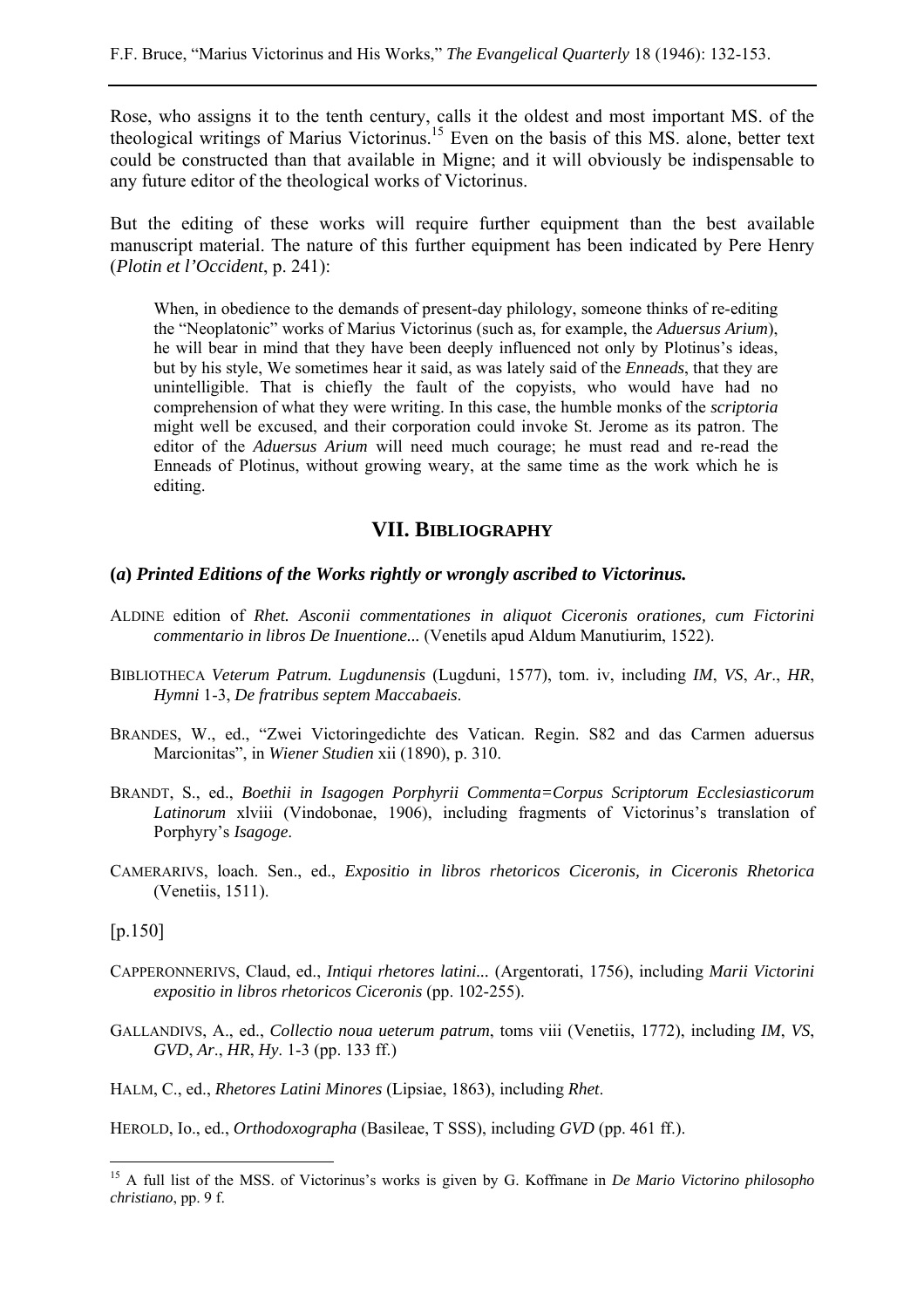- HEROLD, Io., ed., *Haeresiologia* (Basileae, I556), including *Ar*., *HR*, *Hy*. 1-3, and the pseudo-Victorinian hymn *De fratribus septem Maccabaeis*.
- KEIL, H., ed., *Grammatici Latini*, tom. vi (Lipsiae, 1874), including *AG* 1-4 (pp. 1-173), *De Metris Horatianis* (pp. 174-184), *AG minor* (pp. 185-205), *De Metro et Hexametro* (pp. 206-215).
- KEIL, H., ed., *C. Marius Victorinus Afer: Excerpta de Orthographia* (Halle, 1874).
- DE LABIGNE, M., ed., *Magna Bibliotheca Veterum Patrum et antiquorum scriptorum ecclesiasticorum* (Parisiis, 1624), tom. iv, including *Ar*., *HR*, *Hymni*.
- MABILLON, I., ed., *Analecta*, tom. iv (Parisiis, 1723), including *GVD* (pp. 1 ff.).
- MAI, A., ed., *Scriptorum ueterum noua collectio e Vaticanis codicibus edita*, tom. iii, pars. ii (Romae, 1828), including *Gal*., *Phil*., *Eph*., *Phys*. (pp. 1 ff.).
- MIGNE, J.-P., ed., *Patrologia Latina*, tom. viii (Parisiis, 1844), including *IM*, *VS*, *GVD*, *Ar*., *HR*, *Hy*. 1- 3, *Gal*., *Phil*., *Eph*., *Phys*. (cols. 999c-1310a).
- MIGNE, J.-P., ed., *Patrologia Latina*, tom. lxiv (Parisiis, 1860), including Boethius's *In Porphyrium a Victorino translatum*, in which fragments of Victorinus's translation of Porphyry's *Isagoge* are preserved (cols. 9-70 passim).
- NIEDERMANN, Max, ed., *Consentii Ars de barbarismis et metaplasmis: édition nouvelle suivie d'un fragment inédit de Victorinus De Soloecismis et Barbarismis* (Neuchâtel, 1937).
- ORELLI, J. C., ed., *Cicero*, tom. v, pars. i (Taurini, 1833), containing Victorinus's commentary on *De Inuentione* (pp. 2-174).

#### $[p.151]$

- OXÉ, A., ed., *Victorini uersus de lege domini ; Ein unedierter Cento aus dem Carmen aduersus Marcionitas* (Crefeld, 1894).
- PEIPER, R., ed., *Corpus Scriptorum Ecclesiasticorum Latinorum* xxiii (Vindobonae, 1891), including the pseudo-Victorinian *De fratribus septem Maccabaeis* (p. 255).
- SIRMOND, Iac., ed., *Opera Varia* (Parisiis, 1696; Venetiis, 1728), tom. i, including *IM* and *TES*.
- STANGL, Th., ed., *Tulliana et Mario-Victoriniana* (München, l888), including *De Definitionibus (*pp. 17-48, also paginated separately as 1-32).
- WALTZ, H., ed., *Das pseudotertullianische Gedicht Aduersus Marcionem* (Darmstadt, 1901).

ZAROTVS, A., ed., *Victorini rhetoris commentarius in M. T. Ciceronis Rhetoricam* (Mediolani, 1474).

ZIEGLER, Iac., ed., *Conceptiones in Genesim et Exodum* (Basiliis, 1548), republished as *Expositio in Genesim et Exodum in Cosmopoeia uel de mundano opificio* (Lugduni, 1585), including *GVD* (pp. 237 ff.).

#### **(***b***)** *Works dealing with Victorinus.*

BARDENHEWER, Otto, *Geschichte der altkirchlichen Literatur*, Bd. iii (Freiburg i/B, 1912), pp. 460 ff.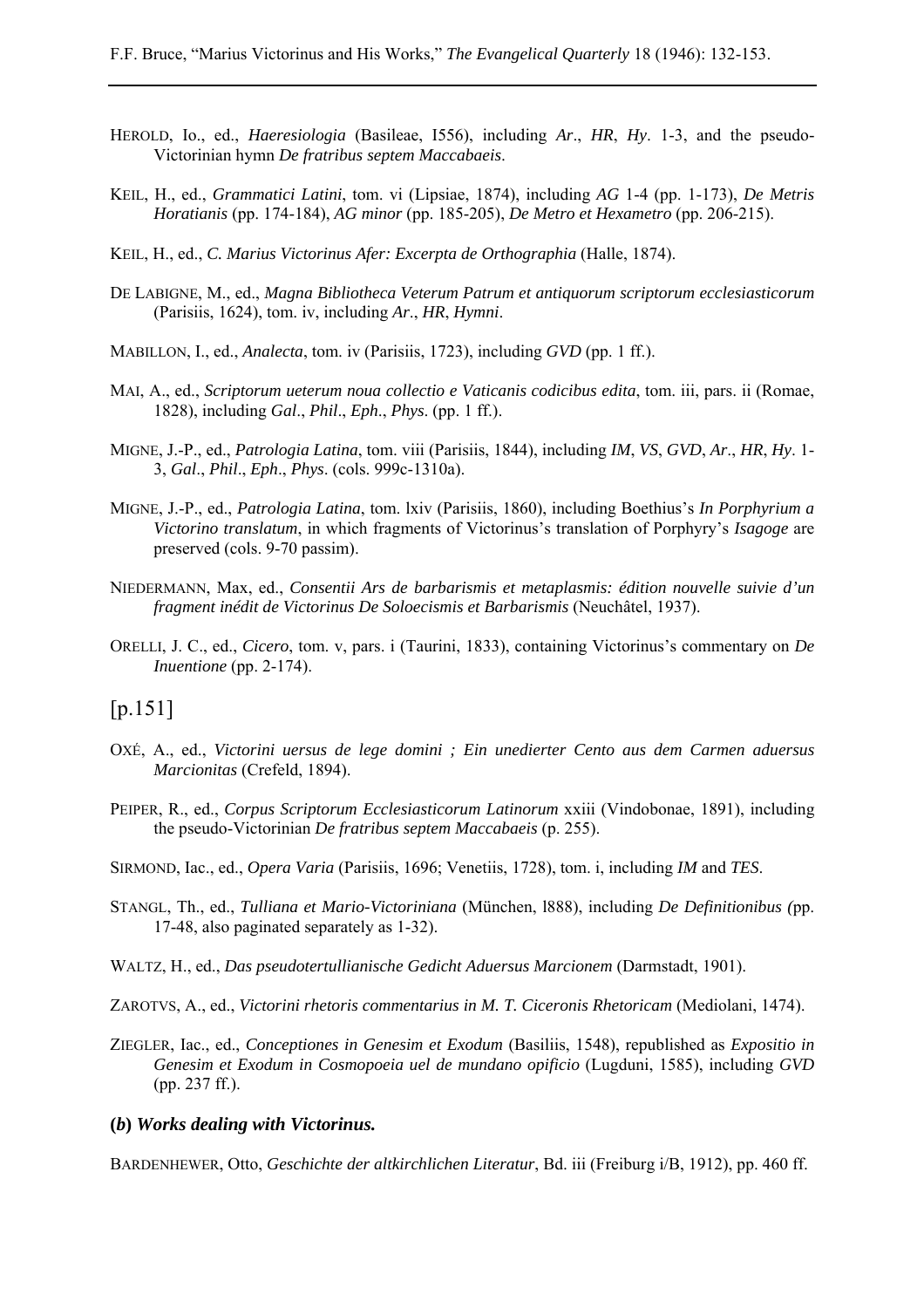BENZ, E., *Marius Victorinus and die Entwicklung der abendländischen Metaphysik* (Stuttgart, 1932). See also reviews of this book by A. E. TAYLOR in *Classical Review* xlvii (1933), p. 86; by W. THEILER in *Gnomon* x (1934), pp. 493-499; by H. LEISEGANG in *Philologische Wochenschrift* liv (1934), 1195 f.

BöMER, F., *Der lateinische Neuplatonismus and Neupythagoreismus* (Leipzig, 1936).

- BUSSE, A., *Die neuplatonischen lusleger der Isagoge des Porphyrius* (Berlin, 1892).
- CAESAR, J., *De uerborum ARSIS et THESIS apud scriptores artis metricae latinos, imprimis Marium Victorinum, significatione* (Marburg, 1885).
- GEIGER, G., C. *Marius Victorinus Afer, ein neuplatonischer Philosoph* (Metten, 1888-9).
- DE GHELLINCK, J., "Réminiscences de la dialectique de Marius Victorinus dans les conflits theologiques du onzième et du douzième siècle", in *Revue néoscolastique de philosophie* xix (1911), pp. 432-435.

[p.152]

- GORE, C., "Victorinus Afer", in *Dictionary of Christian Biography*, ed., W. SMITH and H. WACE, vol. iv (London, 1887), pp. 1129 ff.
- HARNACK, A., in *Zeitschrift für Theologie and Kirche* i (1891), p. 159, on the relation between Victorinus and Augustine.
- HARNACK, A., *Dogmengeschichte*, ed. 4 (Tübingen, 1909-10), Bd. iii, pp. 33 ff.; English translation of ed. 3 (London, 1898), vol. v, pp. 33 ff. (A discussion of the relation between Victorinus and Augustine.)
- HENRY, Paul, S. J., "Marius Victorinus a-t-il lu les Ennéades de Plotin?" in *Recherches de science religieuse* xxiv (1934), pp. 432-449.
- HENRY, Paul, S. J., *Plotin et l' Occident : Firmicus Maternus, Marius Fictorinus, Saint Augustin et Macrobe* (Louvain, 1934).
- HENRY, Paul, S. J., "Augustine and Plotinus" in *Journal of Theological Studies* xxxviii (1937), pp. 1ff.
- HOLDER, G. See USENER, H., below.
- KARIG, W., Des C. *Marius Victorinus Kommentare zu den paulinischen Briefen* (Marburg, 1925).
- KEIL, H., *Quaestionum grammaticarum partes I et II. De Marii Fictorini arte grammatica. De Maximi Fictorini libris de arse grammatica qui feruntur* (Halle, 1871-2).
- KIESSLING, A., in *Deutsche Literaturzeitung* ii (1881), pp. 966 f., on the Neoplatonic works translated by Victorinus.
- KOFFMANE, G., *De Mario Victorino philosopho christiano* (Breslau, 1880).
- DE LABRIOLLE, P., *Histoire de la Littérature Latine Chrétienne* (Paris, 1924), pp. 346 ff.; Eng. tr., *The History and Literature of Christianity from Tertullian to Boethius* (London, 1924), pp. 259 ff.
- MONCEAUX, P., *Histoire littéraire de l'Afrique chrétienne* (Paris, 1905), vol. i, pp. 132 ff.; vol. iii, pp. 373 ff.